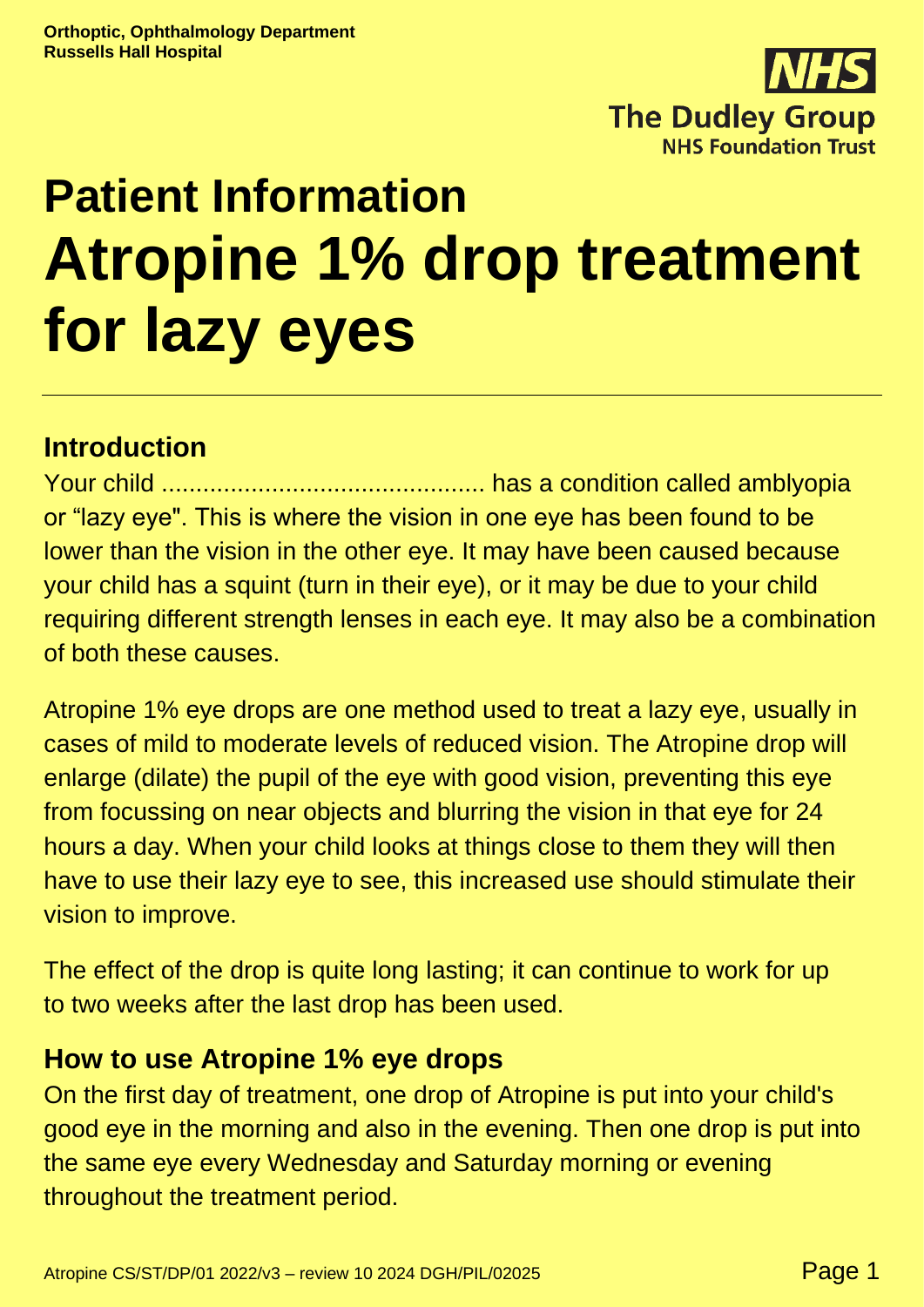**Orthoptic, Ophthalmology Department Russells Hall Hospital**

The first prescription for the drops will be given to you by the Orthoptist, and then you will need to get repeat prescriptions from your own GP.

#### **Regular attendance**

It is important that we see your child every few weeks to monitor the improvement in the lazy eye. If your child's vision improves to a satisfactory level, the drops will be gradually reduced and stopped. If your child's vision has not improved after three months, patches may be suggested as an additional treatment.

Should your child's vision still be improving after six months of using the drops, a break in treatment of one month will be given before continuing.

#### **How to put in the eye drops**

Is it important to wash both yours and your child's hands before putting in the drops.

With your child either sitting or lying down, ask them to tip their head backwards and look upwards. Gently pull down the lower eyelid and put one drop into the outside corner of the ............ eye, then release the lower eyelid.

Ask your child to keep their eye shut for one minute while you gently press your finger against the inner corner of their eye to stop the drops running away into the tear ducts that are positioned there. If a lot of drops run into the tear ducts they can be taken into the body and have an effect on other parts of the body. If putting the drops in becomes difficult, try using them when your child is asleep.

Wash your and your child's hands again after putting in the drops to stop Atropine getting into your own eyes or ingested.

Bright sunlight may dazzle when their eye is dilated, so a peaked cap may make them more comfortable.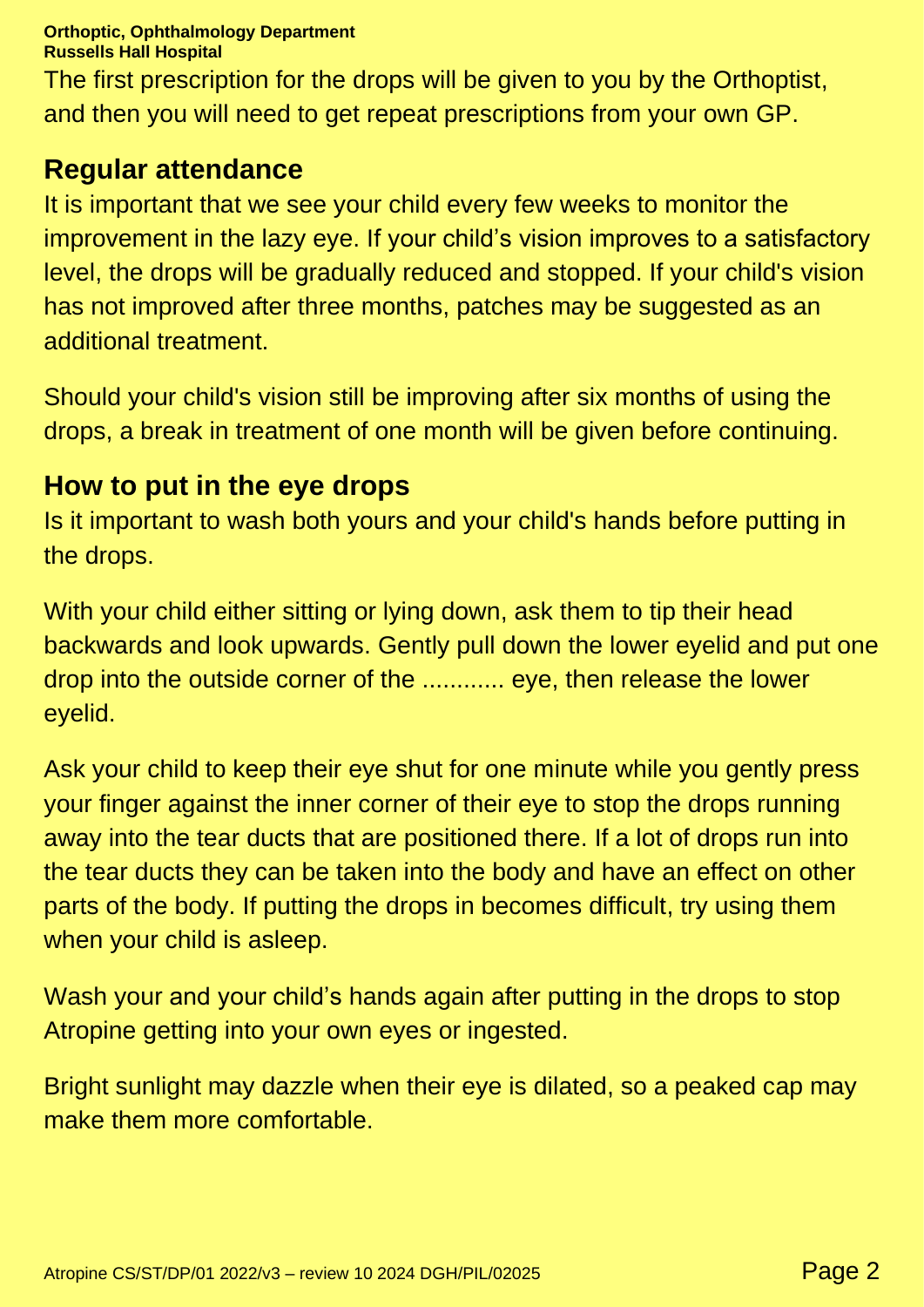#### **Effectiveness of treatment**

It can take longer for your child's vision to improve with Atropine treatment compared to wearing a patch, but evidence shows that it can be as successful.

## **Possible problems**

Some children can have an allergic reaction to Atropine such as swollen eyes or a rash. If this happens, stop using the Atropine and contact the department on the telephone number below.

Atropine must be kept in a safe place out of the reach of children as the drops are harmful if swallowed.

**Note:** the information in this booklet is provided for information only. The information found is **not** a substitute for professional medical advice or care by a qualified doctor or other health care professional. **Always** check with your orthoptist if you have any concerns about your condition or treatment. This is only indicative and general information for the procedure. Individual experiences may vary and all the points may not apply to all patients at all times. Please discuss your individual circumstances with your orthoptist.

The **Orthoptic Department** at Russells Hall Hospital: **01384 456111 ext. 3636** (8.30am to 4.30pm, Monday to Friday).

# **Eye emergency, out of hours**

In case of an eye emergency after the closing hours of the Eye Clinic (including weekends and bank holidays), please contact the eye doctor on call by ringing the switchboard at:

### **Birmingham and Midland Eye Centre on 0121 507 4440**

The doctor on call is usually based at the Eye Centre, City Hospital, Dudley Road, Birmingham. They may need to call you back, and if necessary, they will arrange for you to visit them.

We are always happy to answer any questions regarding your child's treatment, if after reading this leaflet you still have concerns or questions please call the department on: **01384 456111 ext. 3636.**